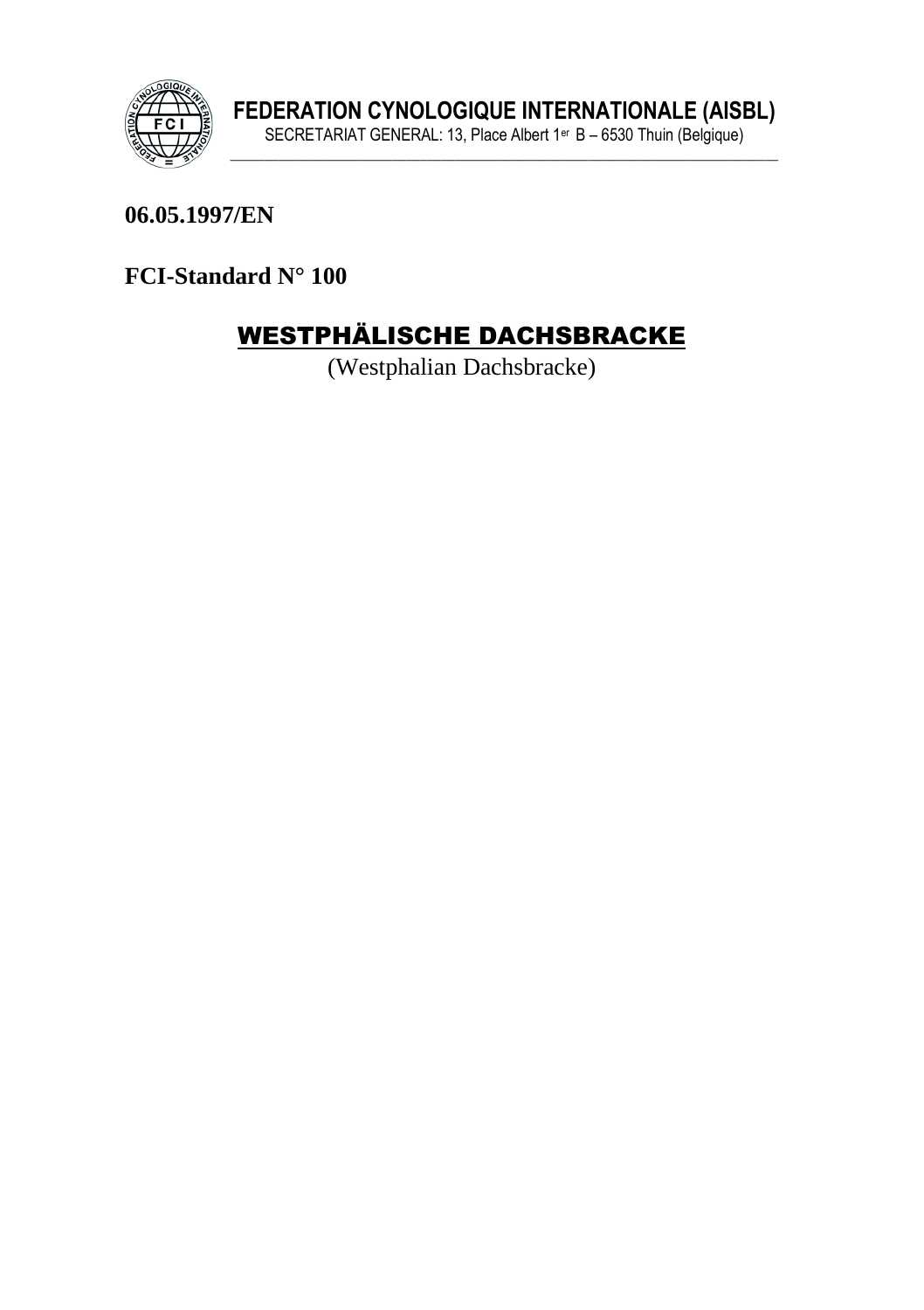**TRANSLATION**: C.Seilder. Official language (DE).

**ORIGIN**: Germany.

#### **DATE OF PUBLICATION OF THE OFFICIAL VALID STANDARD**: 24.06.1987.

**UTILIZATION**: Hound.

**FCI-CLASSIFICATION:** Group 6 Scenthounds and related breeds. Section 1.3 Small sized hounds. With working trial.

**GENERAL APPEARANCE**: The Westphalian Dachsbracke is the short-legged variety of the German Hound (Bracke). It corresponds in essential points with the longlegged variety, but gives a compacter, more powerful impression than the former. The Westphalian Dachsbracke is a moderately long, sturdily built, hunting dog, standing 30-38 cm high, with noble head of medium size andwell set on tail which, in quiet movement, is carried upwards in sabre shape or pendant with slight curve at the tip. Facial expression is faithful, friendly, serious and alert.

**HEAD:** Seen from the front, the head appears, as with the German Hound, narrow and elongated. The occiput protrudes only slightly.

CRANIAL REGION: Skull: The skull is only marginally broader than the cheeks. Stop: Minimal.

FACIAL REGION:

Nose: The leather has a light, almost flesh coloured strip over the center, while the nose wings have more or less dark pigment.

Muzzle: Bridge of nose slightly arched.

Lips: Moderately overlapping.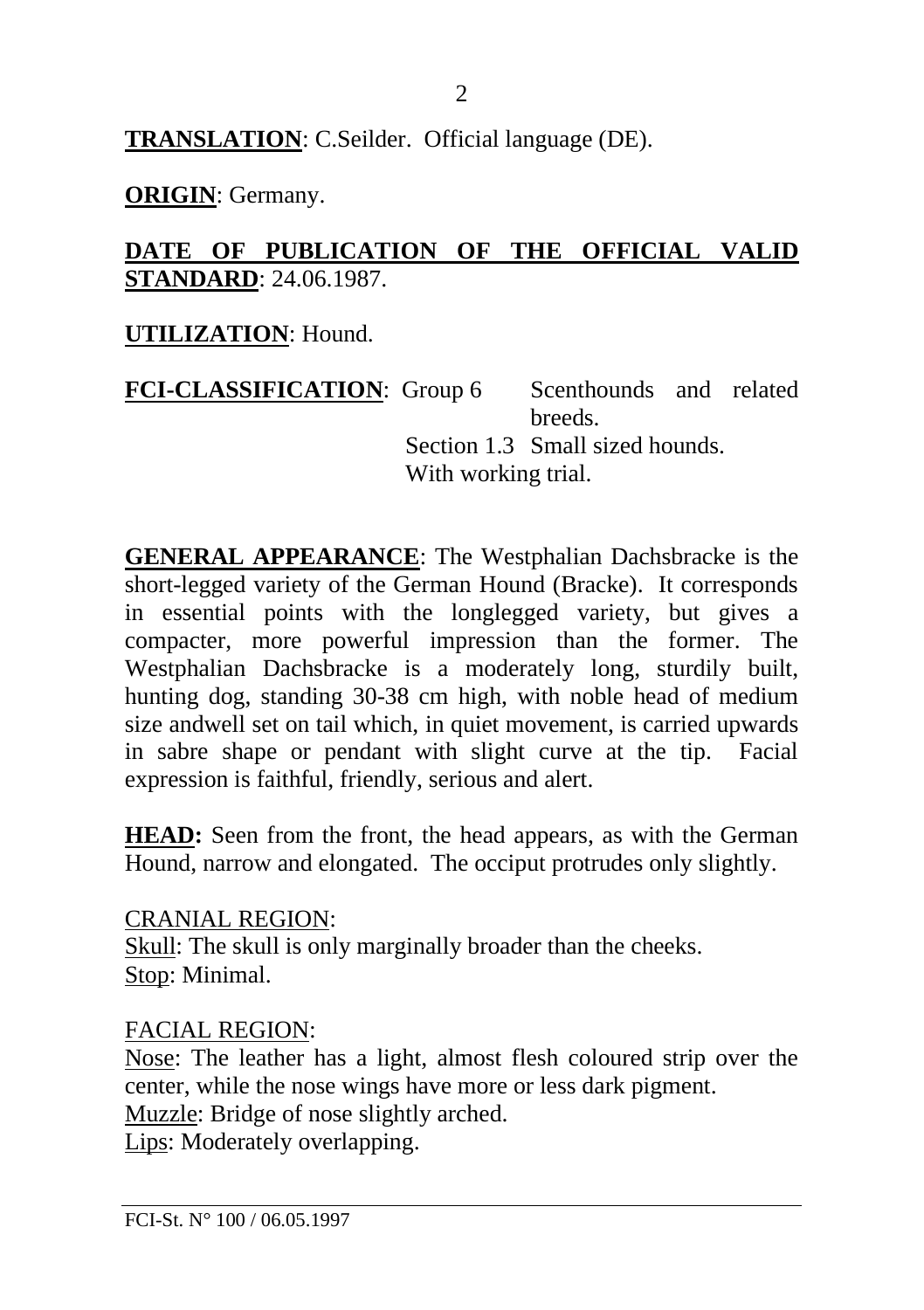Jaws/Teeth: Dentition extremely strong and even. Incisors are either level (level bite) or the inside of the upper incisors may rub against the outside of the lower incisors (scissor bite). The canines are specially strongly developed. The fold of the mouth is small.

**EYES**: Dark, clear, with friendly expression.

**EARS**: Leathers of medium length, broad, close fitting, blunty rounded at tips.

**NECK**: Moderately long. Rather thick in relation to the head but getting gradually finer towards head. The skin of the neck is loose but without forming a dewlap.

#### **BODY**:

Back: Slightly arched, medium length, with slight dip behind shoulders.

Loin: Broad, strongly developed.

Croup: Falls away obliquely.

Chest: Narrower than with the Dachshund, strongly supported by the forelegs; should not too much let down between these. Ribcage long.

Underline and belly: Slight tuck up in belly towards hindquarters.

**TAIL**: Set on relatively high. The set of merges with the spine without forming any sharp angle. Very thick at root. The underside is bristly, the upper side has smooth hair and comes to a bristly tip without any tuft.

## **LIMBS**

## FOREQUARTERS:

General appearance: Well developed, clean, heavy boned and sinewy. Front legs seen from front not bowed but straight with feet pointing forward.

Elbows: Close fitting.

Forefeet: Sturdy with tight short toes.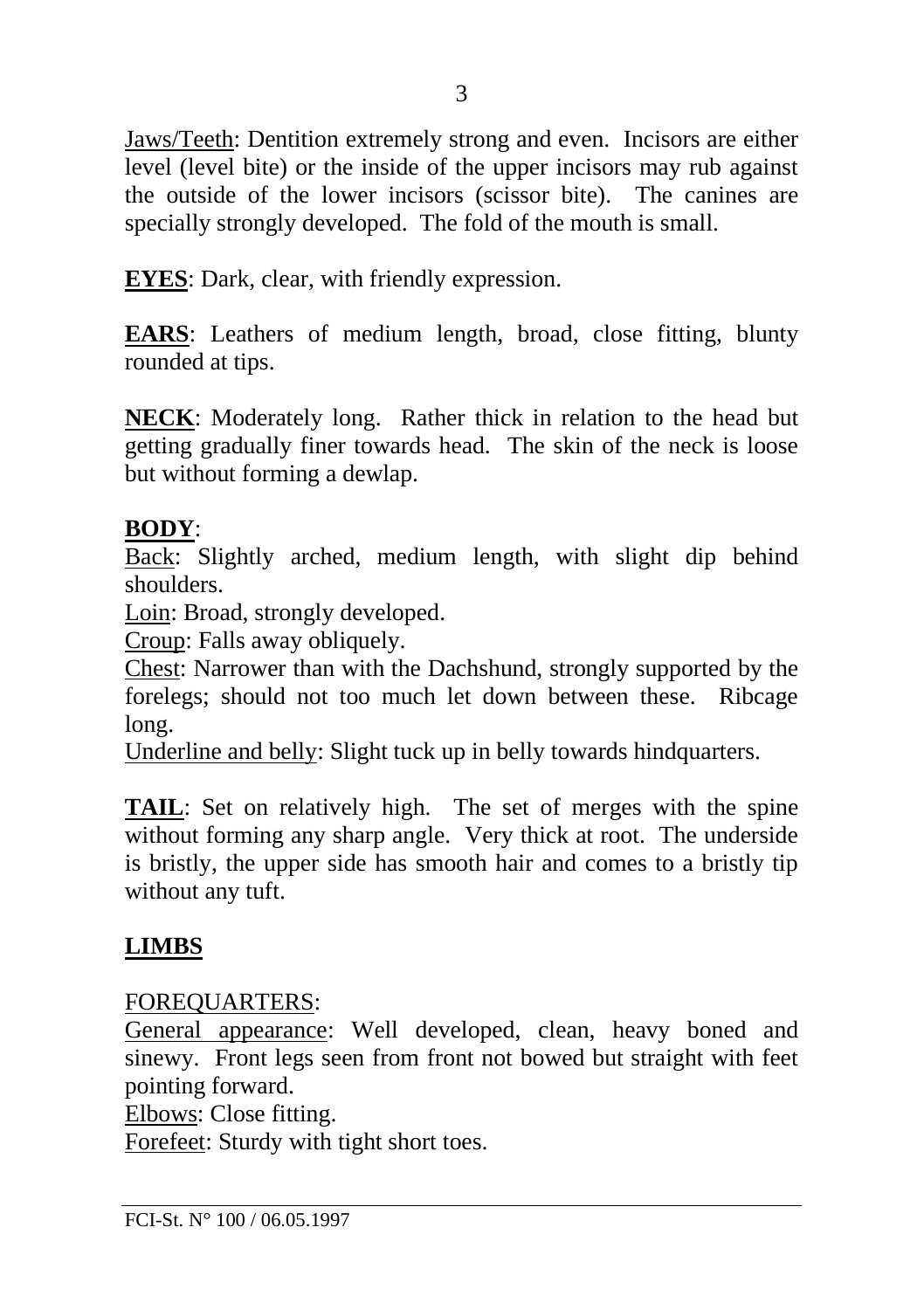#### HINDQUARTERS:

General appearance: Straighter than with most other breeds. Hind legs are far more strongly developed in relation to forelegs than with the Dachshound.

Upper Thighs: They have strong pronounced muscles, and, seen both from side and rear, stand almost straight.

Hind feet: Sturdy with tight short toes.

## **COAT**

Hair: The whole body, including the underside, with a very dense and coarse coat. Short on head, leathers and lower part of legs, longer over back, neck and underside of tail.

Colour: Red to yellow with black saddle or mantle and the white « Bracken » markings : Blaze or snip, white muzzle and white collar, white chest, legs and tip of tail . Undesirable are bicoloured dogs as well as dogs with black markings on head. Chocolate brown is a fault.

**FAULTS** : Any departure from the foregoing points should be considered a fault and the seriousness with which the fault should be regarded should be in exact proportion to its degree and its effect upon the health and welfare of the dog.

# **DISQUALIFYING FAULTS:**

- Aggressive or overly shy dogs.
- Any dog clearly showing physical of behavioural abnormalities.

# **N.B.**:

- Male animals should have two apparently normal testicles fully descended into the scrotum.
- Only functionally and clinically healthy dogs, with breed typical conformation should be used for breeding.